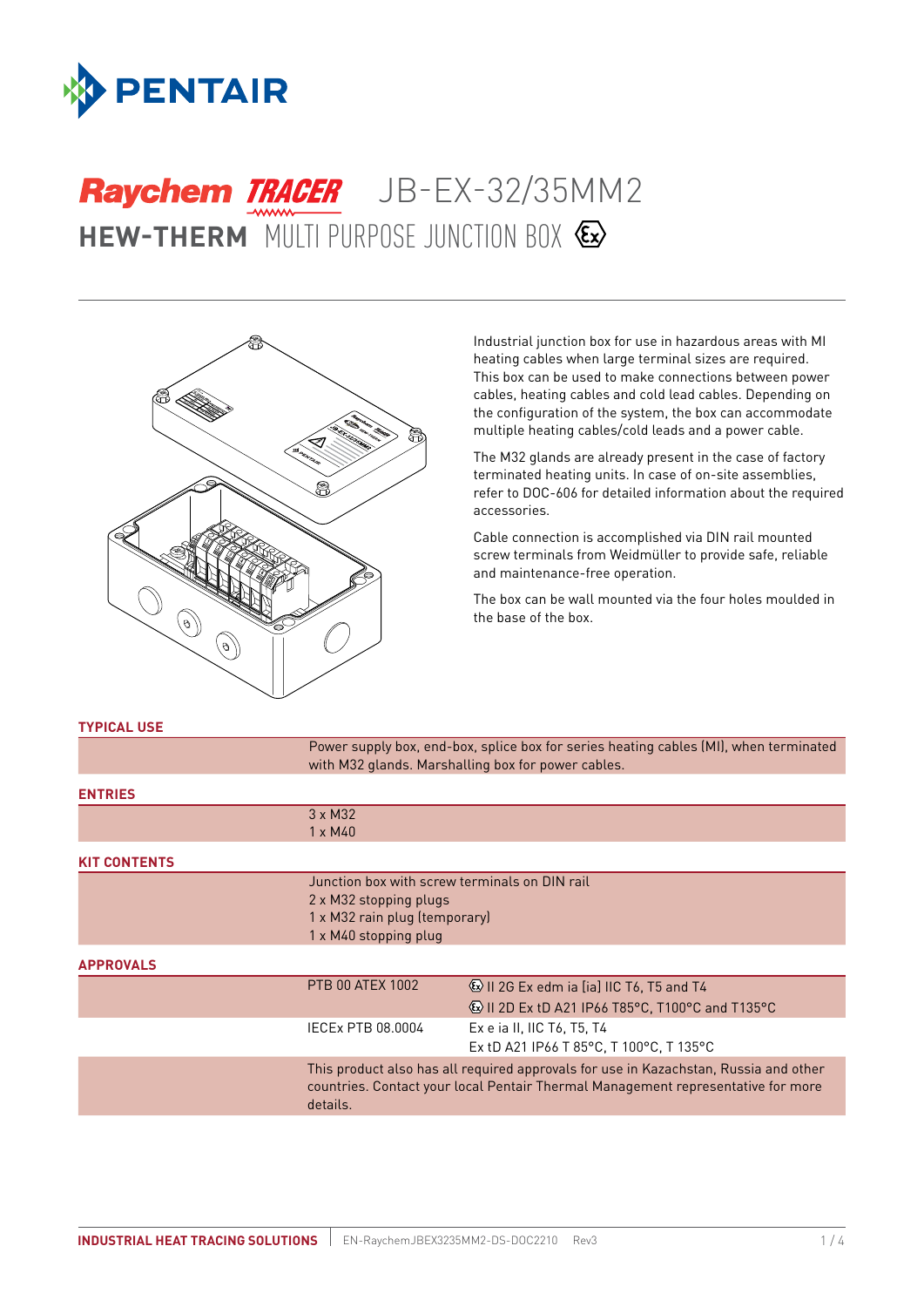# JB-EX-32/35MM2

## **MATERIALS OF CONSTRUCTION**

| Box & lid                 | Electrostatic charge-resistant glass-filled engineered polymer, black |
|---------------------------|-----------------------------------------------------------------------|
| Sealing gasket            | Silicone rubber                                                       |
| Lid fixing screws         | Stainless steel (captive)                                             |
| <b>INGRESS PROTECTION</b> |                                                                       |
|                           | <b>IP66</b>                                                           |

## **AMBIENT TEMPERATURE RANGE**

 $-50$ °C to  $+55$ °C

## **DIMENSIONS (IN MM)**





## **TERMINALS**

| Quantity & type           | 6 pcs WDU35 screw terminals, 3 separate and 3 bridged,<br>2 pcs WPE10 earth terminals for heating cable earth leads,<br>1 pc WPE35 earth terminal for power cable,<br>Junction box can accomodate up to 6 fully loaded phase/neutral terminals<br>(maximum 10 terminals in total) |
|---------------------------|-----------------------------------------------------------------------------------------------------------------------------------------------------------------------------------------------------------------------------------------------------------------------------------|
| Labelling                 | 1, 2, 3, 4, 5, $6 + 3 \times PE$                                                                                                                                                                                                                                                  |
| Minimum conductor size    | $2.5$ mm <sup>2</sup> stranded & solid                                                                                                                                                                                                                                            |
| Maximum conductor size    | 35 mm <sup>2</sup> stranded & 16 mm <sup>2</sup> solid                                                                                                                                                                                                                            |
| Maximum operating voltage | $690$ Vac                                                                                                                                                                                                                                                                         |
| Maximum operating current | 100 A                                                                                                                                                                                                                                                                             |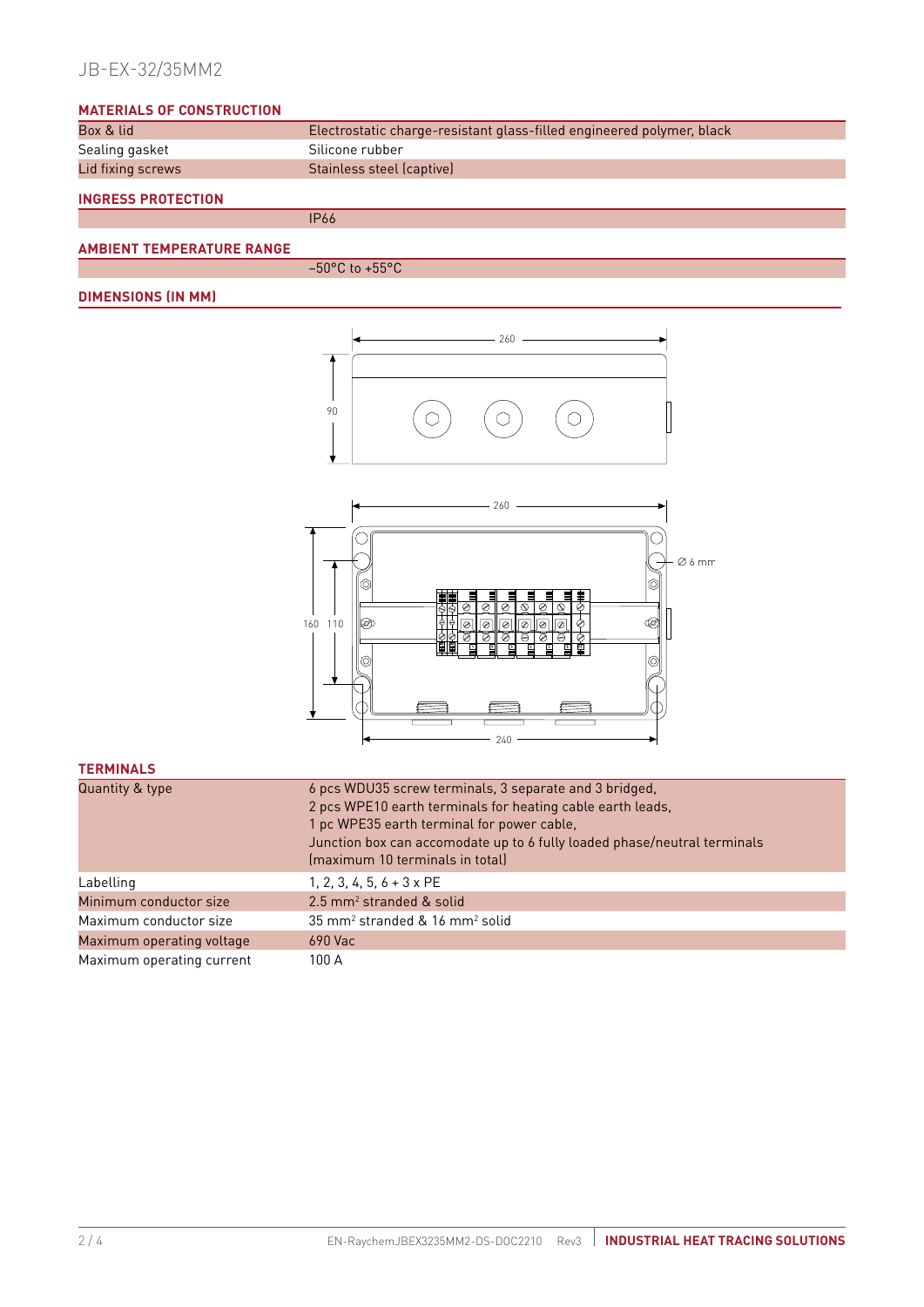## **ACCESSORIES (TO BE ORDERED SEPARATELY)**

| Glands for power cables | GL-51-M40 hazardous area approved gland for cables $\varnothing$ 17-28 mm<br>GL-45-M32 hazardous area approved gland for cables $\varnothing$ 12-21 mm                            |                                                                                                                         |  |  |
|-------------------------|-----------------------------------------------------------------------------------------------------------------------------------------------------------------------------------|-------------------------------------------------------------------------------------------------------------------------|--|--|
| Reducer                 | REDUCER-M40/32-EEXE hazardous area M40 male to M32 female reducer<br>REDUCER-M32/25-EEXE hazardous area M32 male to M25 female reducer                                            |                                                                                                                         |  |  |
| Loose terminals         | 35 mm <sup>2</sup> phase/neutral terminal:<br>$10 \text{ mm}^2$ earth terminal:<br>$35 \text{ mm}^2$ earth terminal:<br>Endplate:<br>Terminal jumper (2):<br>Terminal jumper (3): | HWA-WDM-PHASE-35<br>HWA-WDM-EARTH-10<br>HWA-WDM-EARTH-35<br>HWA-WDM-PLATE<br>HWA-WDM-JUMPER-35-2<br>HWA-WDM-JUMPER-35-3 |  |  |
| Gland for MI cold leads | In case of factory terminated units, already present.<br>For on-site assemblies, contact Pentair Thermal Management or refer to DOC-606                                           |                                                                                                                         |  |  |
| <b>ORDERING DETAILS</b> |                                                                                                                                                                                   |                                                                                                                         |  |  |
| Order reference         | JB-EX-32/35MM2                                                                                                                                                                    |                                                                                                                         |  |  |
| Part number (Weight)    | 1244-006655 (1.9 kg)                                                                                                                                                              |                                                                                                                         |  |  |